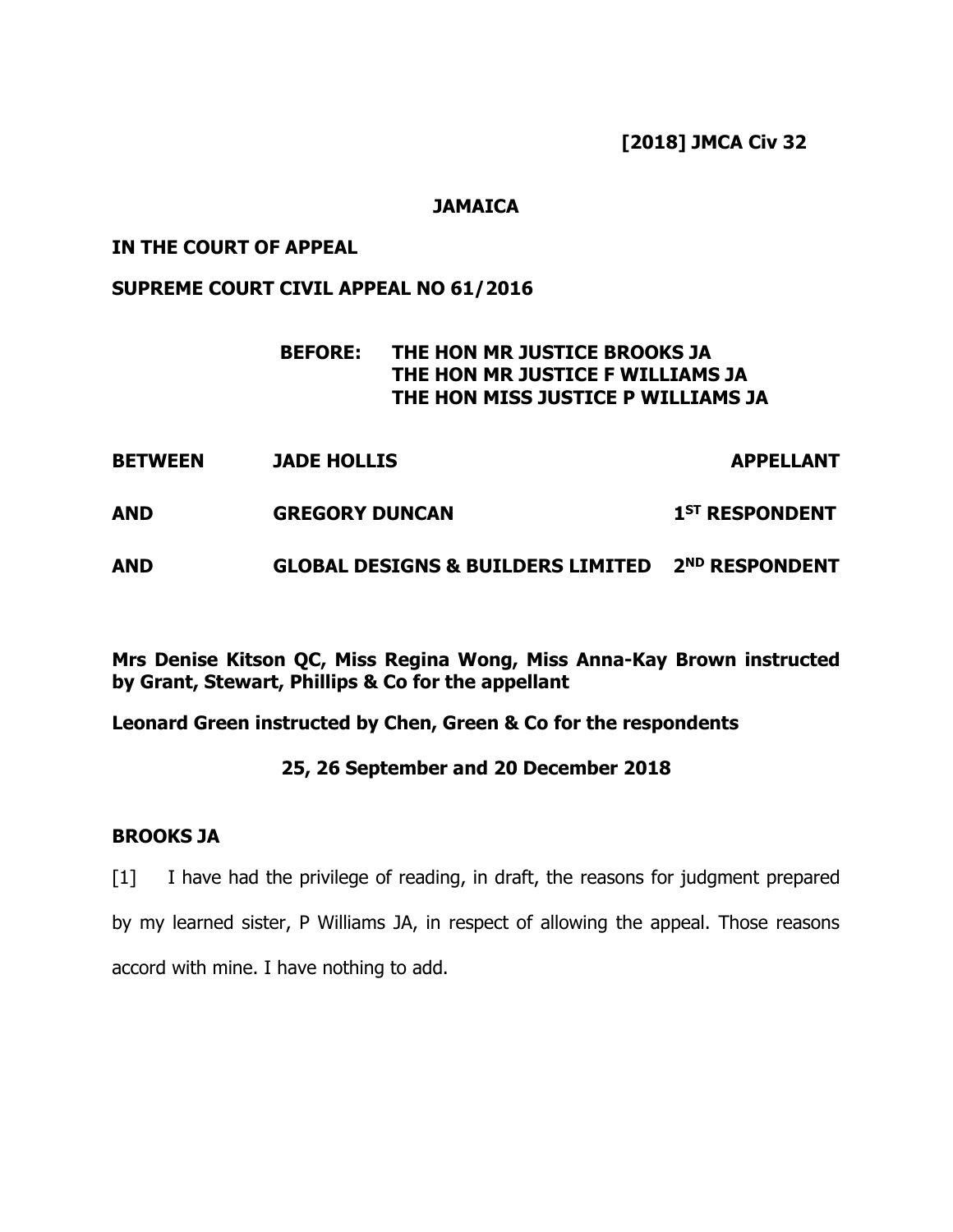#### **F WILLIAMS JA**

[2] I too have read the draft reasons for judgment of my sister P Williams JA and agree with her reasoning and conclusion.

#### **P WILLIAMS JA**

[3] This is an appeal brought by Jade Hollis, the appellant, from an order of Sykes J, as he then was, which was made in the Commercial Division of the Supreme Court on 31 May 2016. By that order, Sykes J had dismissed an application brought by the appellant for directions to be given to the Registrar of Titles, relating to properties owned by her. The properties had been made the subject of an injunction, which had been granted on an application by Gregory Duncan and Global Designs and Builders Limited, the first and second respondents, respectively.

[4] On 26 September 2018, having heard and considered the submissions made by both counsel, we allowed the appeal. We amended the terms of the directions sought and granted the order, awarding costs here and in the court below to the appellant, to be agreed or taxed. The order made was as follows:

> "The application for an order directing the Registrar of Titles to note on the Certificate of Titles for property registered at Volume 1461 Folio 813 of the Registrar Book of Titles (The Belmont Property), property registered at Volume 1028 Folio 500 of the Register Book of Titles (the 23 Caribbean Close Property) and property registered at Volume 1318 Folio 158 of the Register Book of Titles (The Windsor Avenue Property) that the injunction granted on 24 March 2015 and extended on 15 April 2015 to 2<sup>nd</sup> June 2015 has been discharged, is granted, and the Registrar of Titles is so ordered."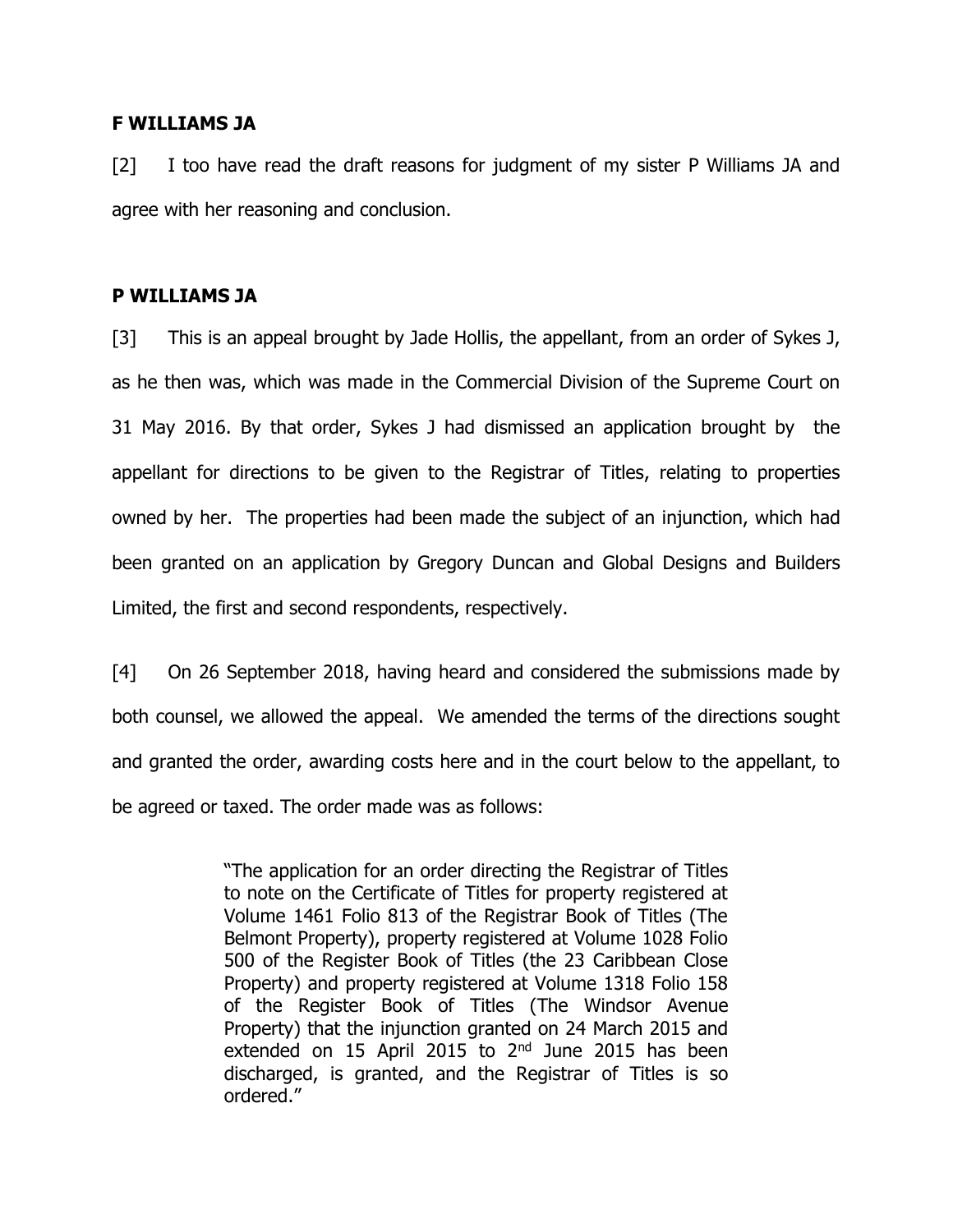[5] At the time we announced our decision, we promised to put our reasons into writing. These are my reasons for concurring with the decision.

#### **The background**

[6] The appellant is a businesswoman and attorney-at-law. The first respondent is a businessman and a land developer who carries out his development activity through the second respondent. He is also the managing director and sole shareholder of the second respondent.

[7] In 2012, the first respondent engaged the services of the appellant as an attorney-at-law for the purposes of handling real estate transactions involving the second respondent. Among the several documents exhibited by the parties is a letter of engagement that was signed by them and dated 8 June 2012. It provides some information as to when the attorney/client relationship between the parties commenced.

[8] This attorney/client relationship developed into a business relationship and the appellant became more involved in the business of the respondents. The appellant said that she began to advance sums of money to acquire property for development and to finance the property developments undertaken, whenever it was required.

[9] The relationship began to unravel by 2013. The first respondent alleged that the appellant was failing to hand over monies she had collected on behalf of the business from the sale of some of the developments. The appellant alleged that the first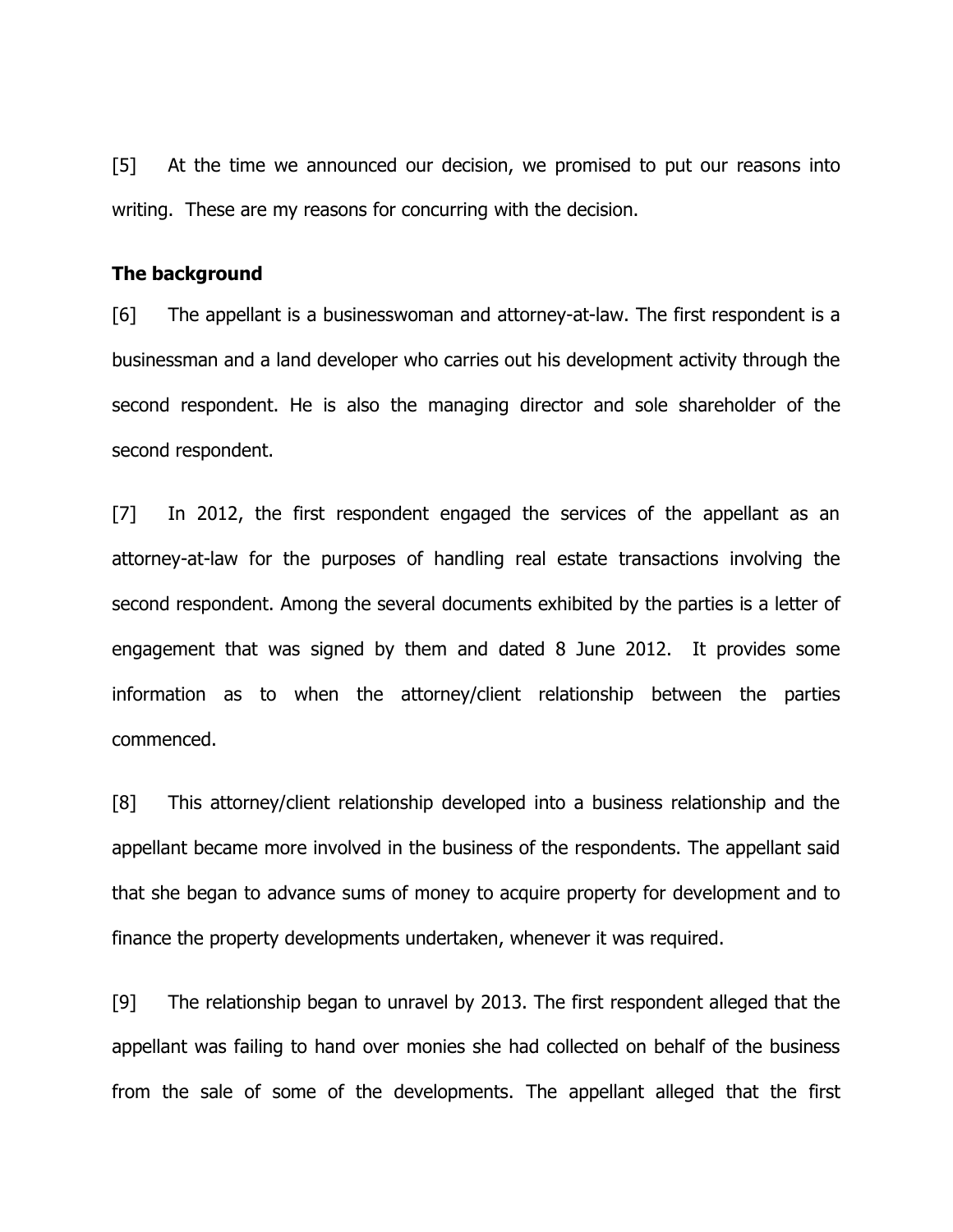respondent failed to honour his promises to repay her sums she had advanced for his business.

[10] On 7 March 2014, the appellant commenced proceedings in the Supreme Court to recover sums she said were advanced to the respondents. At the same time, she filed an application for an ex parte interim injunction prohibiting and/or restraining the respondents, until the determination of the claim, from transferring or otherwise dealing with four properties belonging to them, namely: property located at Rose Garden situated at 1 Hillside Drive, Belvedere in the parish of Saint Andrew; property being 121 and 122 Barbican Road in the parish of Saint Andrew; property being that parcel of land located at Sandhurst in the parish of Saint Andrew being the lot numbered 9 Block B situated at Sandhurst Place; and property located at 62 Grants Pen Road in the parish of Saint Andrew.

[11] In her application for the injunction, the appellant gave her undertaking as to damages. In her affidavit in support of her application she sought to prove her ability to honour any orders made in relation to damages by pointing to her ownership of three properties that together valued over \$100,000,000.00.

[12] She secured an interim injunction on 11 March 2014. On 26 March 2014 after an inter partes hearing, Edwards J discharged the interim injunction. An order was made for an interlocutory injunction prohibiting or restraining the respondents from transferring or otherwise dealing with two properties until the determination of this claim or further order.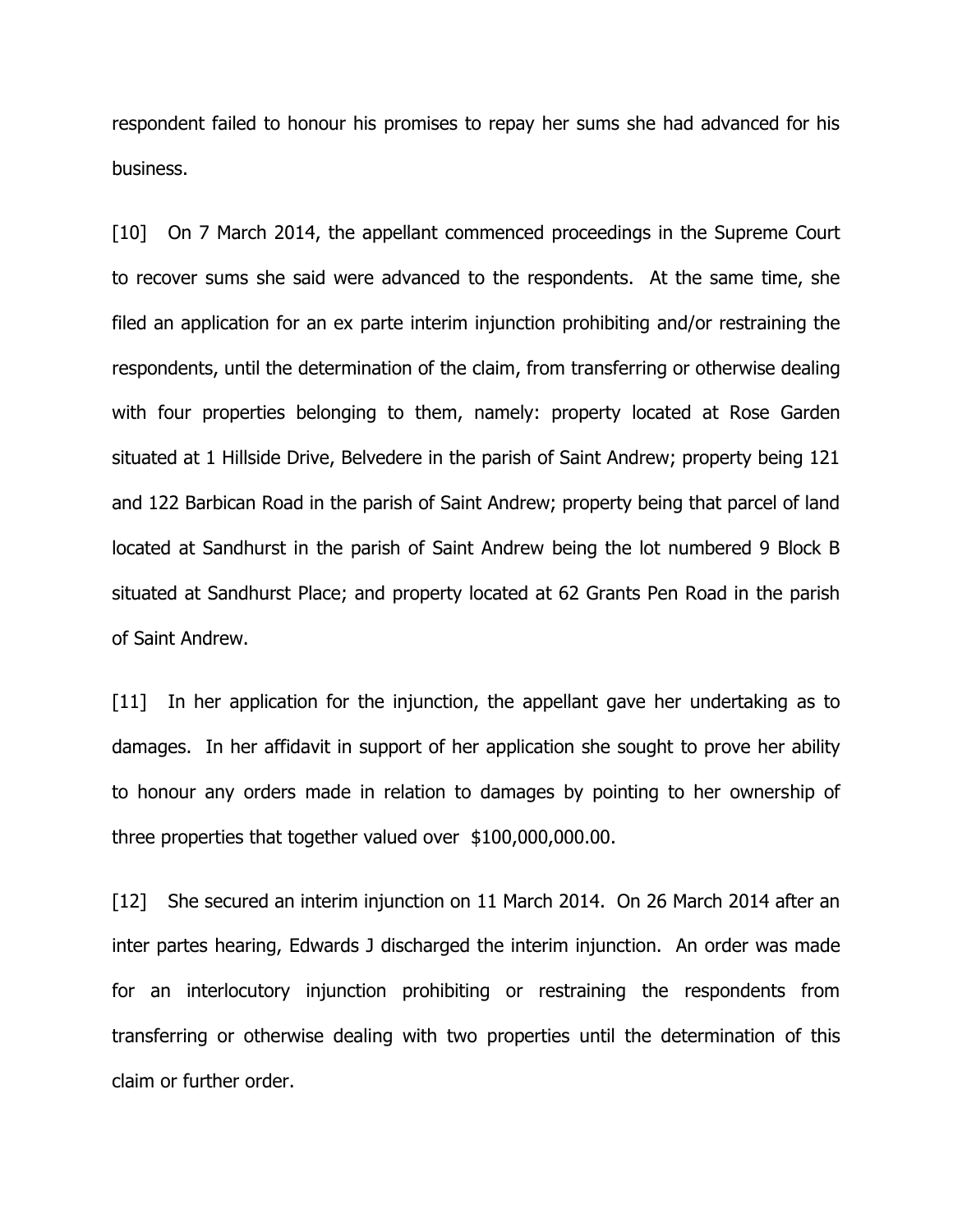[13] On 28 March 2014, after further consideration of the matter, the order was varied and all the caveats imposed on all the respondents' several properties were discharged, with the exception of the property at Rose Garden and at 62 Grants Pen Road. These properties are still the subject of the injunction.

[14] The orders did not make mention of the appellant giving the usual undertaking as to damages. However, it was this undertaking she had expressed a willingness to abide by, if so ordered, that is the genesis of this matter.

[15] On 20 March 2015, the respondents filed an ex parte notice of application for court orders for injunctive relief seeking to restrain the appellant from disposing of the properties she had referred to when indicating her willingness and ability to abide by any order made in relation to damages.

[16] Among the grounds the respondents gave for seeking the order were the following: -

- "3. In the Claimant's 'Affidavit of Jade Hollis in Support of Application or [sic] Interim Injunctions and Affidavit of Urgency' filed on March 7, 2014 in support of the Claimant's Application for the above interim injunction, the Claimant undertook to abide by any Order for damages caused by the granting of the interim injunction and submitted properties located at; (a) Lot No 39 Belmont & Haining Road, (b) 23 Caribbean Close, Trafalgar Park, Kingston 10 where she resides and, (c) property located at 8 Windsor Avenue, in support of this undertaking.
- 4. Subsequent to filing the above Affidavit and the granting of the Order for Interlocutory Injunction against transferring the said properties the Defendant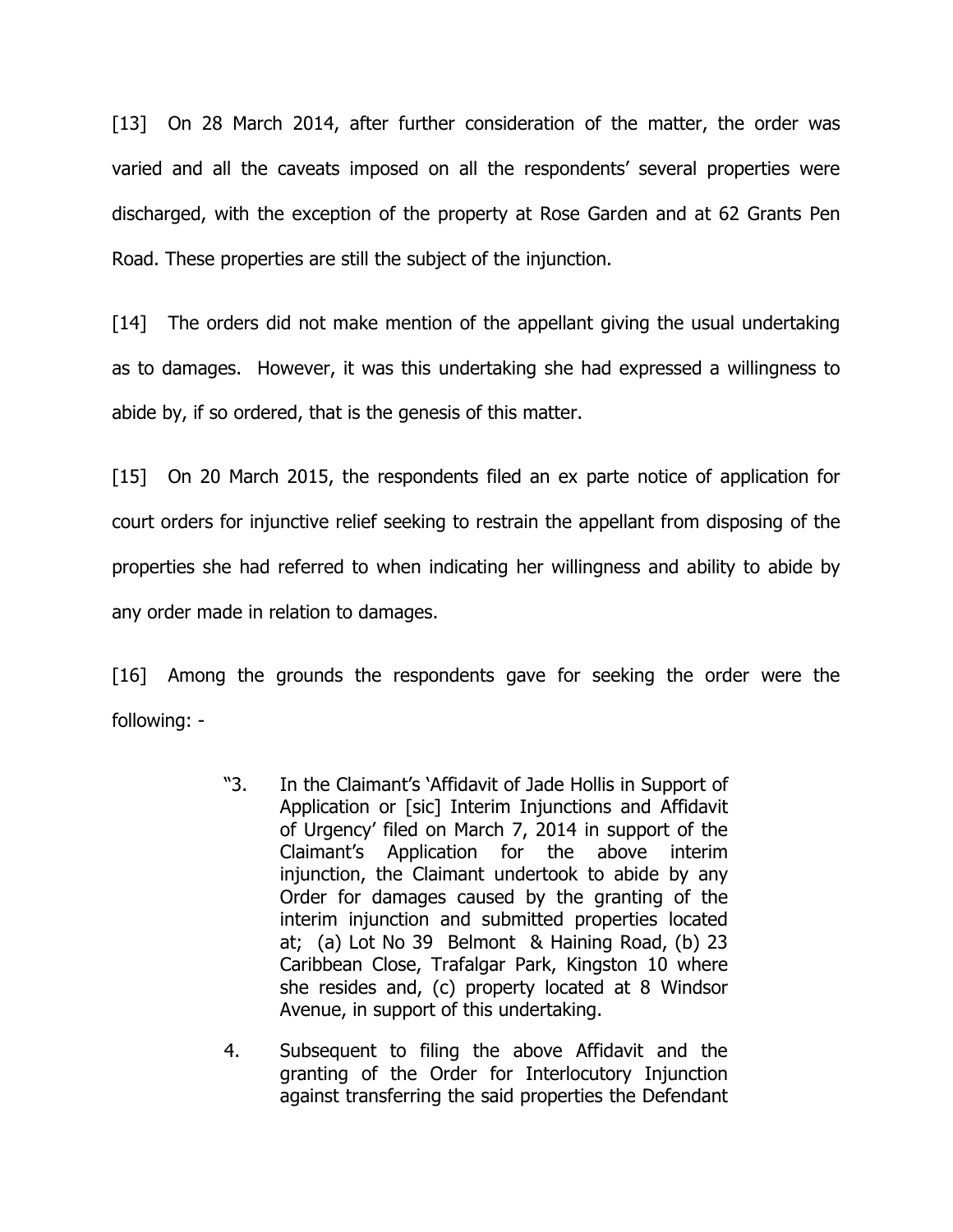has taken steps to dispose of property located Lot No 39, Belmont in the parish of Saint Andrew.

5. The potential injustice if this Application is denied is significant, as the Claimant has left the jurisdiction and to date has not returned. Further there is a real and imminent damage that if the Defendants obtain a judgment in their favour, it may be rendered nugatory if the Injunction is not granted."

[17] This application was set for hearing on 23 March 2015 at 2:00 pm. There were two applications, one for the appellant and the other for the respondents, previously set for that date. However, when all the applications came on for hearing, Edwards J before whom they were fixed to be heard, was not able to hear the matters. The parties were invited to canvass a date during the remainder of that week for Edwards J to hear the applications.

[18] The respondents, through their attorneys-at-law at the time, Mr Zavia Mayne and Mrs Sherene Golding Campbell, still however, proceeded to have the application for the injunction heard ex parte by Laing J on 24 March 2015. The learned judge granted this order: -

- "1 An Interim Injunction is granted prohibiting and/or restraining the claimant until the  $15<sup>th</sup>$  day of April 2015 at 10:00 a.m., whether by the Claimants, the Claimant's nominee(s), appointee(s), agent(s), assignee (s) or otherwise, from transferring or in any way disposing of or otherwise dealing with or causing or permitted to be transferred, dealt with or disposed of the following properties:
	- a. Property located at Lot No 39 part of Belmont in the parish of Saint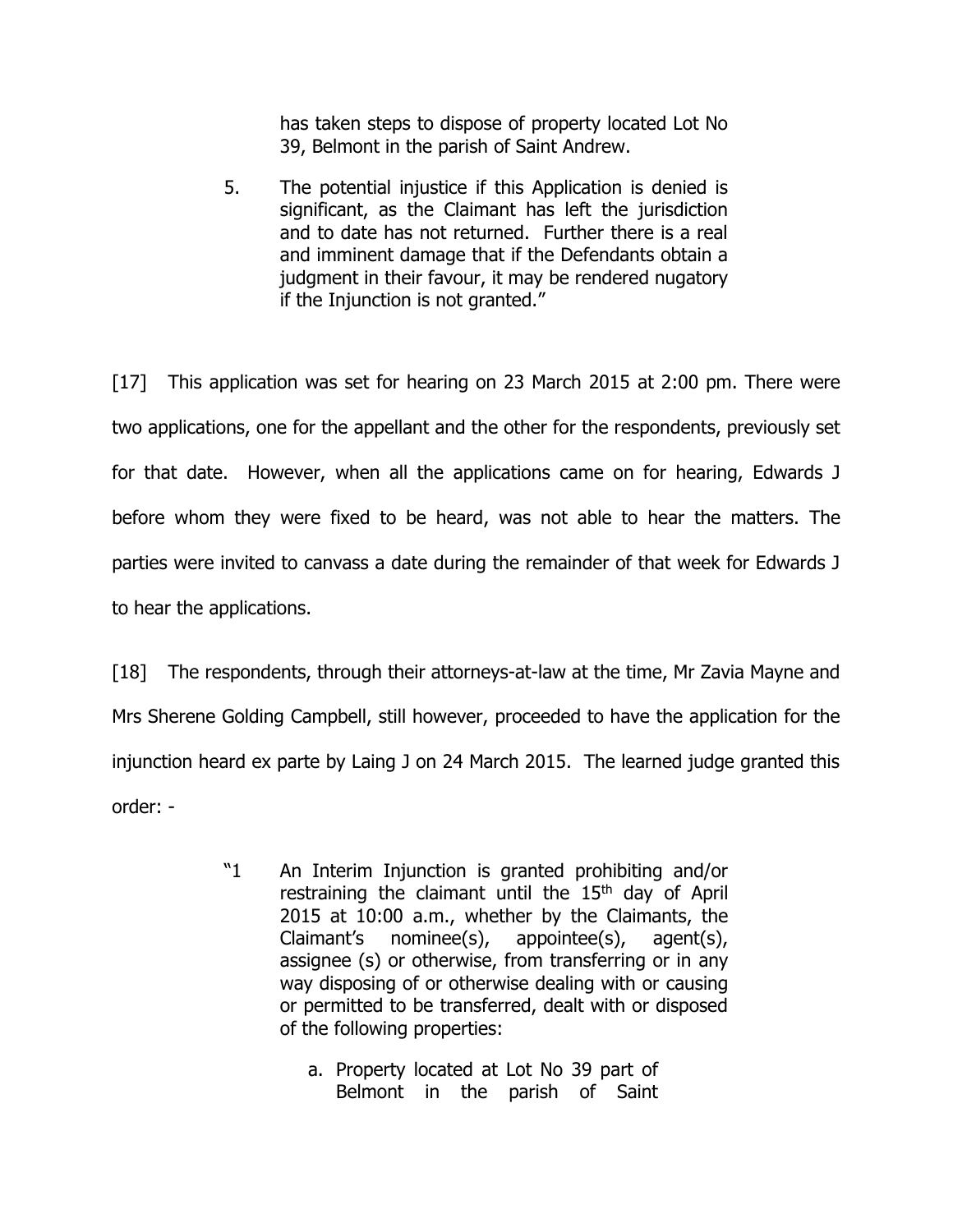Andrew comprised in Certificate of Title registered at Volume 1461 Folio 813 of the Registrar Book of Titles also referred to as the Haining Road Property,

- b. Property located 23 Caribbean Close, Trafalgar Par, Kingston 10 in the parish of St. Andrew comprised in the certificate of title registered at Volume 1038 Folio 500 if the Register Book of titles and,
- c. Property located at 8 Windsor Avenue, in the parish of Saint Andrew comprised in the Certificate of Title Registered at Volume 1318 Folio 158 of the Register Book of Titles."

[19] The inter partes hearing was fixed for 15 April 2015 at 10:00 am. The interim order was served on the appellant's attorneys-at-law on 25 March 2015. By the next day, 26 March, the appellant filed and served a notice of application to set aside the interim injunction. Her main contention for making this application was that there was material non-disclosure of pertinent facts by the respondents.

[20] On 15 April 2015, the matter came on for hearing before Batts J. He adjourned the matter to 2 June 2015 and extended the interim injunction granted on 25 March 2015 to 2 June 2015.

[21] On 2 June 2015, after hearing the parties, Laing J made the following order:

"The injunction granted by Laing J, on Wednesday the 25<sup>th</sup> day of May 2015 [sic] is discharged on the claimant's undertaking until 12 June 2015, not to take any steps to dispose of the properties which were previously the subject of the Injunction."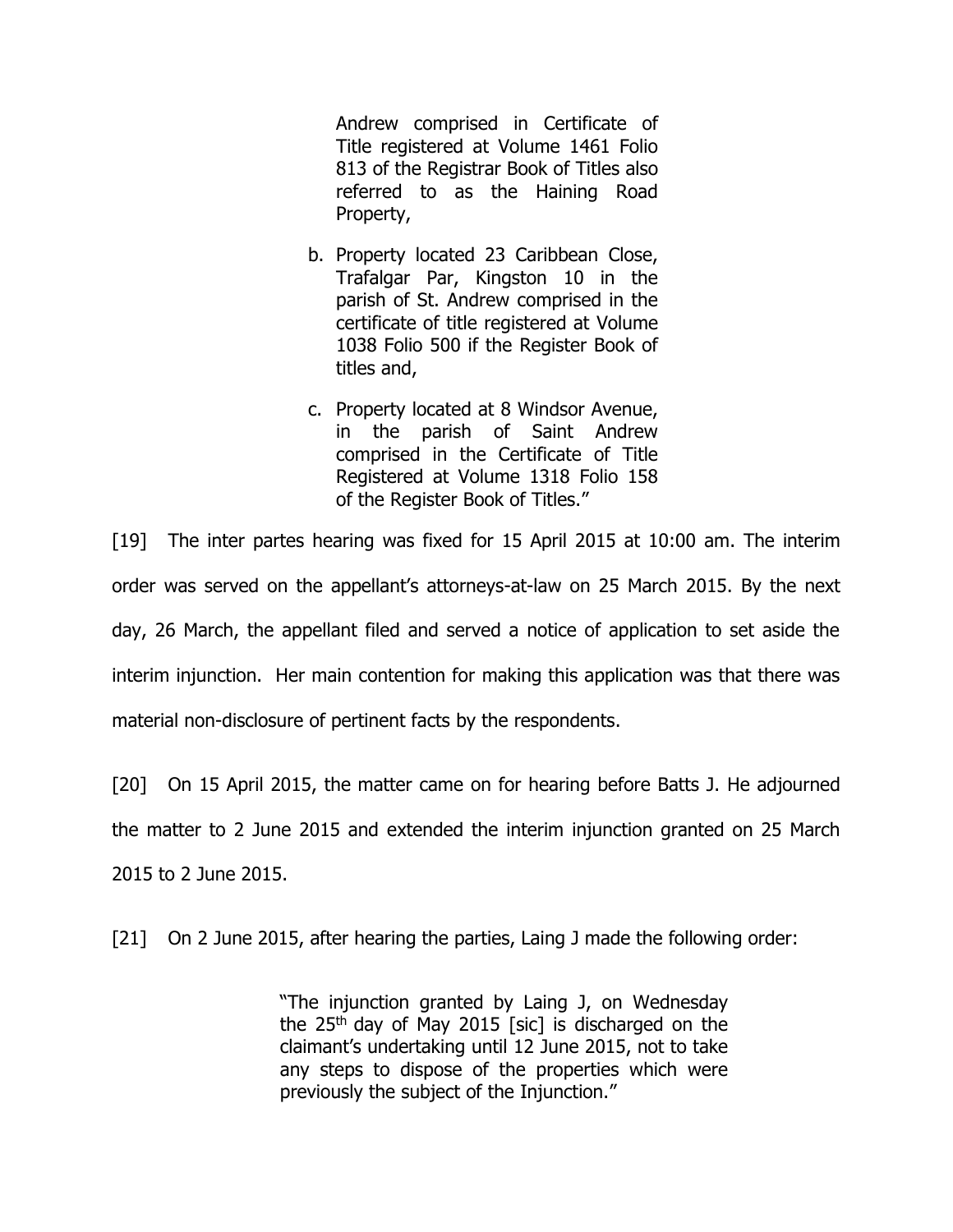[22] On 12 June 2015, Laing J considered other applications, re-visited this issue and made several orders. The one made relating to any of the claimant's properties was as follows: -

> "The claimant undertakes not to take any steps to encumber or dispose of 23 Caribbean Close, Trafalgar Park, Kingston 10 registered at Volume 1038 Folio 500 of the Register Book of Title, until further order of the Court."

[23] The appellant subsequently entered into an agreement with her tenant of the premises at Windsor Avenue to sell the premises. She formed the view that the injunction was "substituted/replaced" by her undertaking not to take any steps to encumber or dispose of her property at Caribbean Close. She, however, learnt that the interim injunction which had been previously endorsed on the title, continued to constrain the Registrar of Titles who was unable to note that the injunction had expired without an order from the court. This information led to the application made for the direction to the Registrar of Titles, which was heard by Sykes J on 26 May 2016. In effect, the claimant was seeking an order directing the Registrar to note on the titles for the properties that the injunction had "lapsed/expired and had not been renewed or further extended by the Court."

## **The findings of Sykes J**

[24] In his judgment delivered on 31 May 2016 Sykes J, in recognising that what was being sought was an interpretation of the order made by Laing J on 2 June 2015, referred to what he described as Lord Hoffmann's influential speech in **Investor Compensation Scheme Ltd v West Bromwich Building Society** [1998] 1 WLR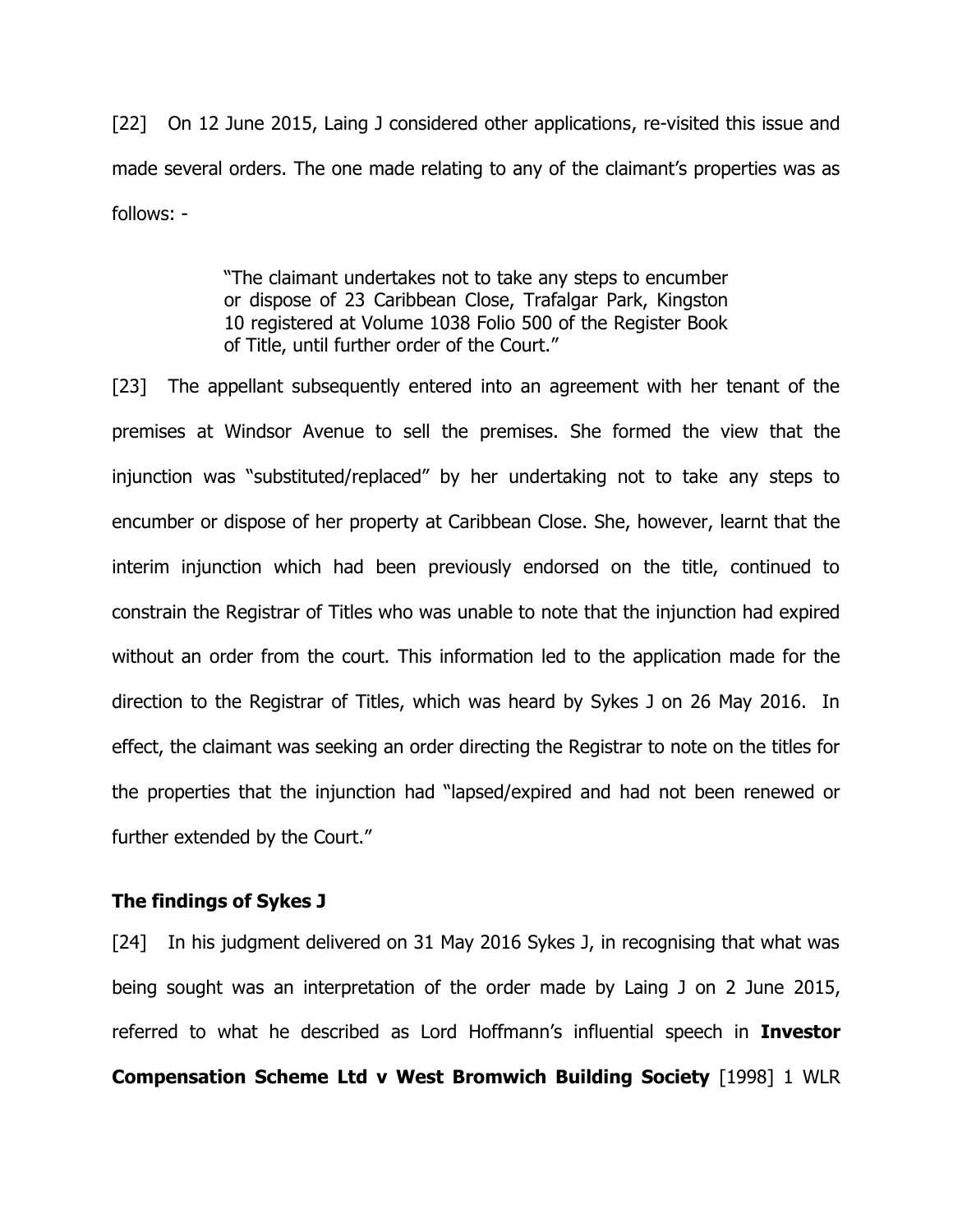896. He acknowledged that that speech contains the principles applicable to the interpretation of business documents but concluded that there was no reason for not applying the principles to other legal documents.

[25] The learned judge expressed the view that the starting point for interpreting any document is the words used. These words were to be understood in their conventional sense at the time they were used. He went on to state that the interpreter is expected to apply the rules of grammar. He opined "it may be that as the process of understanding the document continues it becomes apparent that a nuanced meaning of the word fits the context more appropriately than the prima facie meaning" (see paragraph [28]).

[26] The learned judge further recognised the importance of background information. This, he said, may enable the court to say that something has gone wrong with the language used or the syntax (see paragraph [31]).

[27] The learned judge then embarked on his interpretation of the order, which included discussing the meanings of a sentence, a predicative word, a gerund and a prepositional phrase. The learned judge conducted what he himself described as a detailed and semantic analysis, which he concluded did not lead to an absurd result.

[28] The learned judge reasoned that "since 'is discharged' is a verb, it means that it can be modified by an adverb or an adverb phrase" and 'until the  $12<sup>th</sup>$  day of June' was an adverb phrase (see paragraph [40]).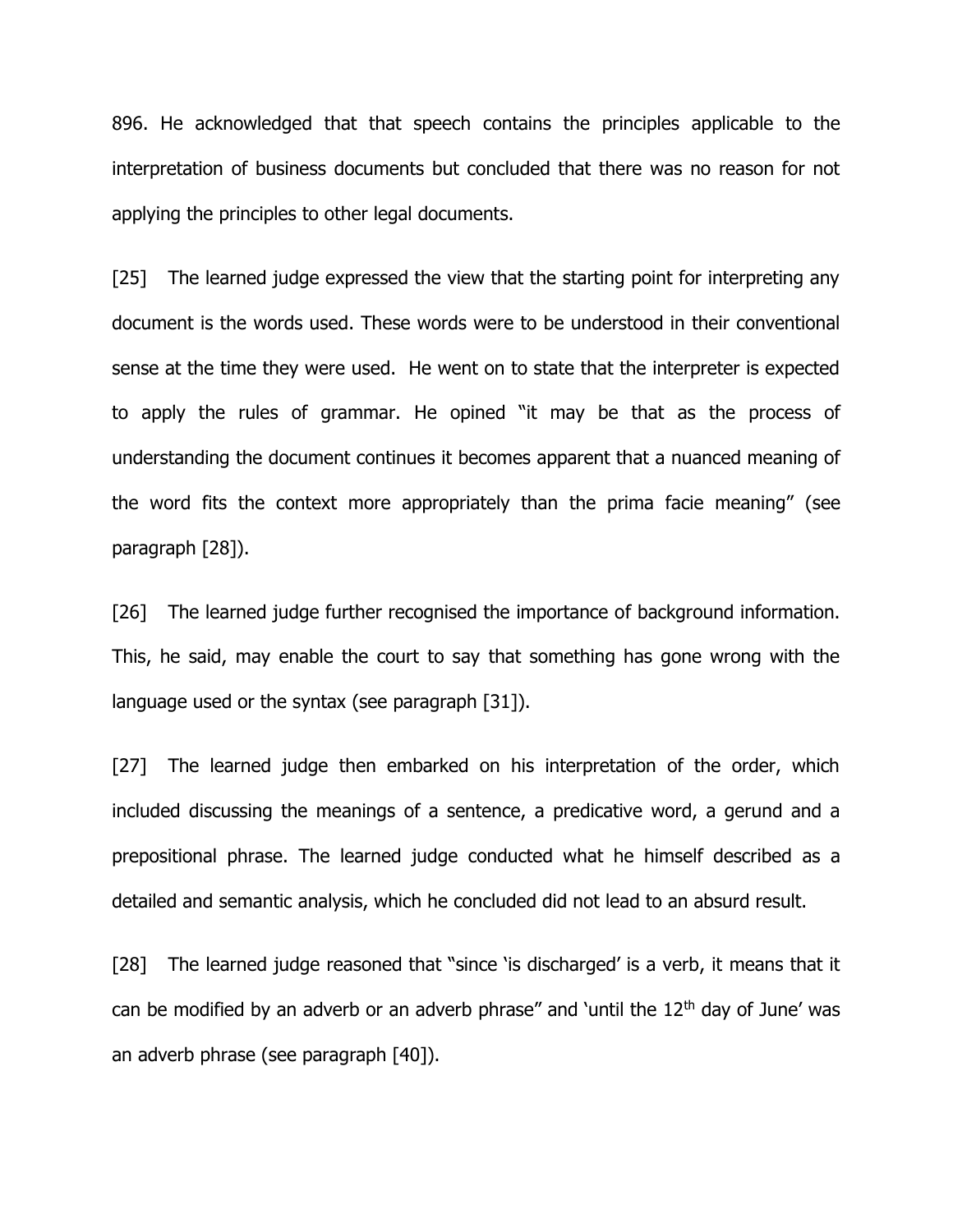## [29] At paragraphs [41]- [42] and [44] the learned judge had this to say:

"[41] Because the adverb is not a companion of nouns, even if they are located immediately beside each other that does not mean they are connected. They are just neighbours but really don't belong beside each other. In this sentence the adverb phrase 'until the  $12<sup>th</sup>$  day of June 2015' was placed immediately after 'on the claimant's undertaking' but was not meant to be. The phrase 'on the claimant's undertaking' is a prepositional phrase with a participle playing the role of a noun and so well has he played the role he has his own adjective 'claimant's'. Since nouns and adverbs don't go together then it means that the adverbial phrase 'until the  $12<sup>th</sup>$  day of June 2015' should really be beside the verb 'is discharged.'

[42] If that is understood then it would tell us how long the injunction was discharged, that is the duration of time the injunction is in the state of being discharged. It was never the intention to discharge the injunction completely but only for a specific period of time and the adverbial phrase 'until the  $12<sup>th</sup>$  day of June 2015' speaks to the duration of the discharge…

[44] Part of the relevant background is that the defendant secured an injunction against the claimant preventing her from disposing of or dealing with the three properties. The applicant applied to have the injunction discharged. It is clear that the judge was not granting an unconditional discharge of the injunction."

[30] Thus, Sykes J concluded that what was meant by the order was that the injunction was discharged until 12 June 2015 on the appellant's undertaking not to take steps to dispose of the properties that were previously the subject of the injunction. He found that this interpretation made sense because the injunction was in place but it was replaced by an undertaking that would permit dealings with the property other than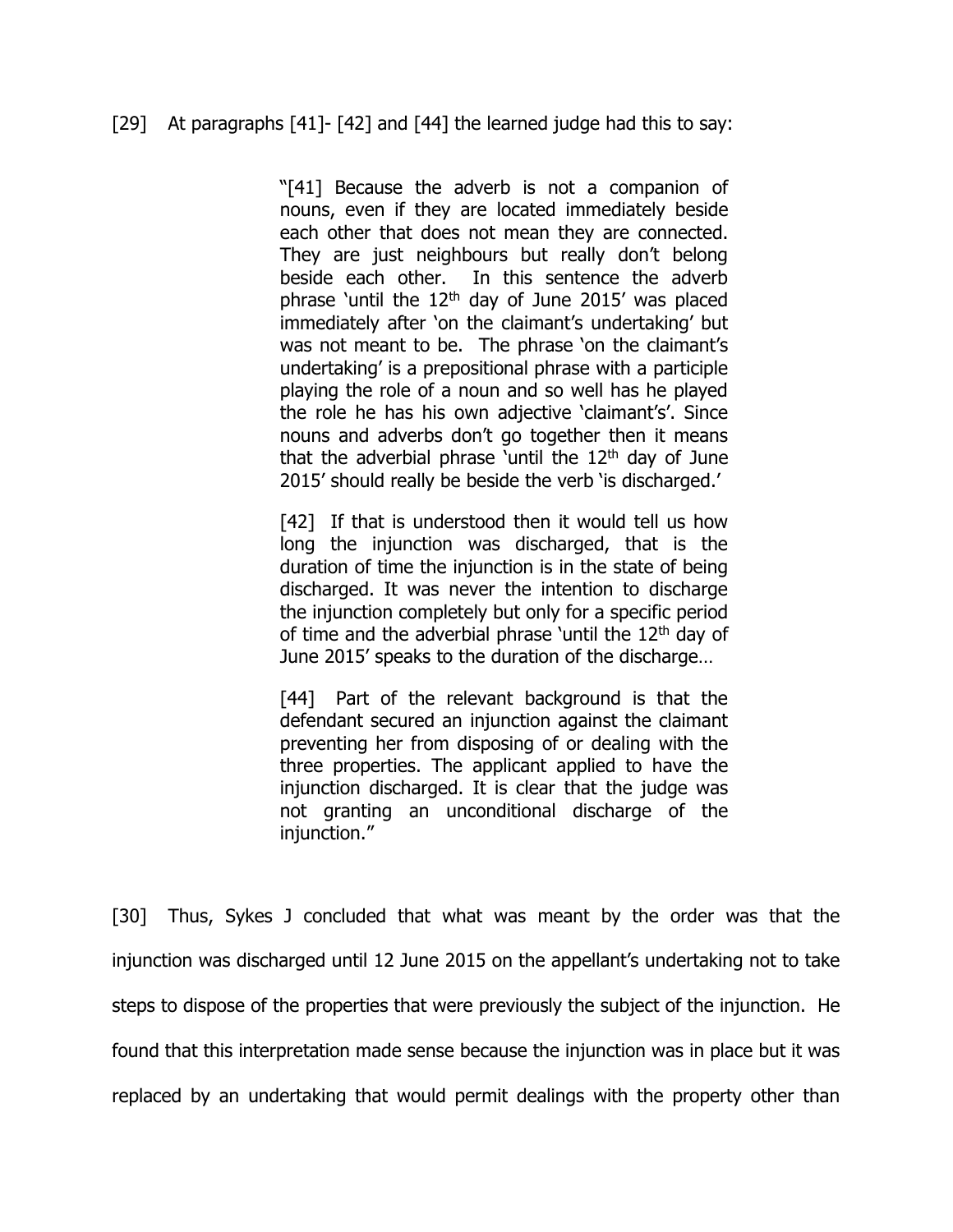disposing of them. He questioned the point of granting a complete discharge and replacing it with an undertaking that would only last ten days. He reasoned that that would only make sense "if the [respondents] were to do or not to do something in that time frame."

[31] At paragraph [46] the learned judge had this to say:

"What the [respondents] would undoubtedly have done is to oppose the unconditional discharge. Laing J clearly took both sides into account and whatever it is that [the appellant] wanted to do his Lordship decided that that could be accomplished by lifting the injunction for a limited period and during that time period the defendants would be protected by [the appellant's] undertaking."

[32] It is to be noted that the learned judge indicated that he was initially inclined to

agree with Mrs Kitson QC that it was the appellant's undertaking that would last until 12

June but felt that that interpretation would read like an unless order. At paragraph [47]

he stated:

"In other words Mrs Kitson's submission would mean this: that the [respondents] wish to do some specified act in relation to the properties and in order to do so the injunction is completely discharged and the only thing preventing disposition of the property is [the appellant's] undertaking and unless the [respondents] act within the 10 days then the [appellant] would be relieved of her undertaking. Respectfully, this could not be the meaning when it was [the appellant] who wanted to deal with the properties that were the subject of the injunction. There is nothing revealed in the affidavits that would permit this understanding of what Laing J had ordered."

[33] The learned judge considered the significance of the subsequent order made on

12 June 2015 where the appellant gave an undertaking not to take steps to encumber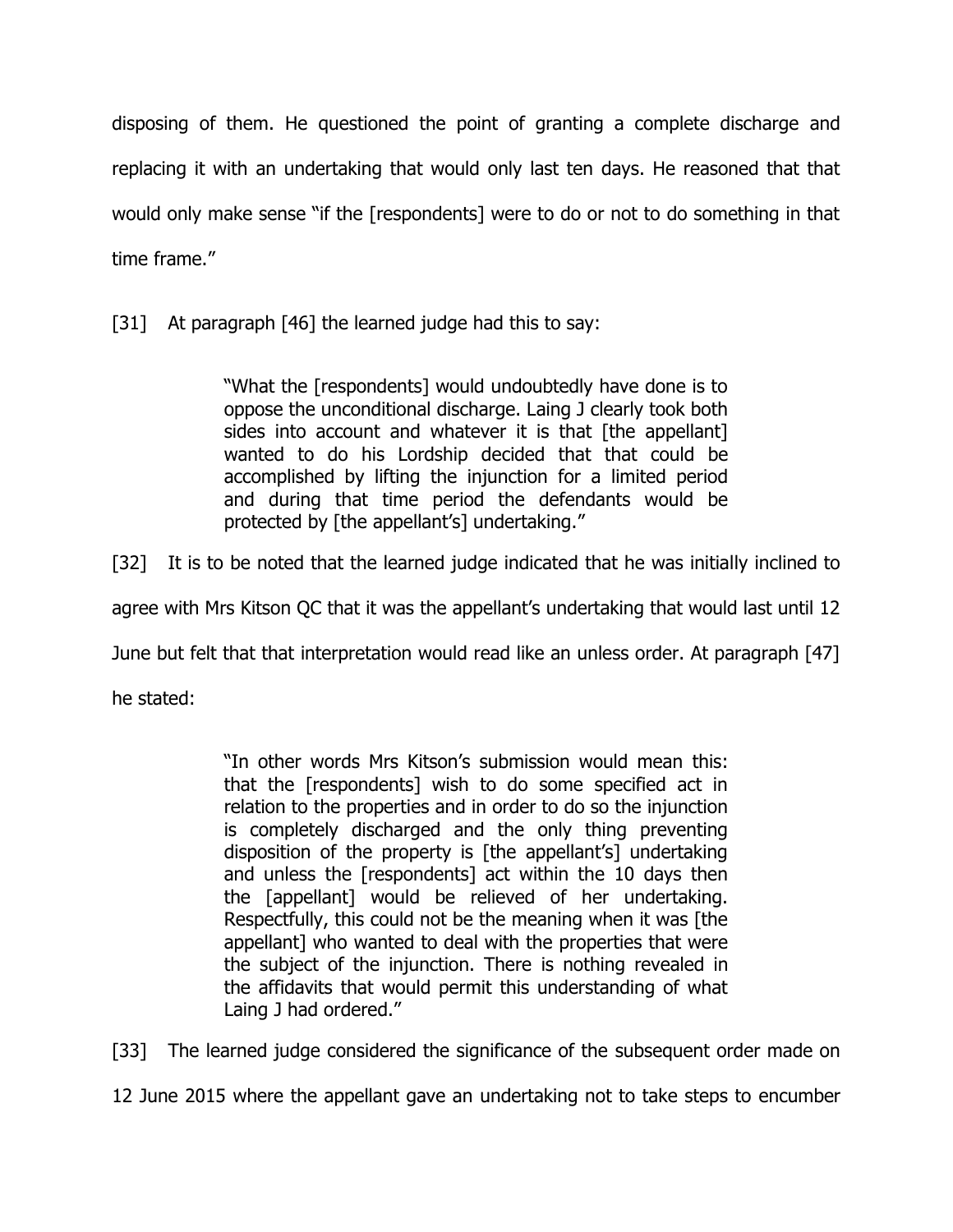or dispose of one of the properties he was now finding was still subject to an injunction.

At paragraph [50] he had this to say:

"What of the order made on June 12, referred to at paragraph 23 above? It can be argued that unless the injunction was discharged on June 2, 2015, then the undertaking given on June 12 would not have been necessary. That is a strong argument but it pales in the face of the argument that we are dealing with court orders. Litigants should know exactly where they stand in relation to a court order. Since there was no explicit reference to the injunction being discharged then this court will not conclude that it was so discharged. The result is that [the appellant] is still bound by the order of June 2, 2015."

[34] Thus, the learned judge declined to give directions to the Registrar of Titles that

the injunctions had lapsed or expired.

## **The appeal**

In the amended notice and grounds of procedural appeal filed 12 August 2016, the

following are the grounds stated:

- "a. That the Learned Judge fell into error when he held that on the facts and on the material before him the injunction granted on March 24, 2015 and which was on April 15, 2015, extended to June 2, 2015 has not lapsed or expired and has not been renewed or further extended."
- b. That the Learned Judge erred in applying a nuanced meaning rather than the prima facie meaning of the Orders of June 2, 2015 and June 12, 2015.
- c. The Learned Judge erred as a matter of law and of fact when he failed to consider that on June 12, 2015 the Claimant was no longer subject to the March 24, 2015 injunction since she had given an undertaking in lieu thereof.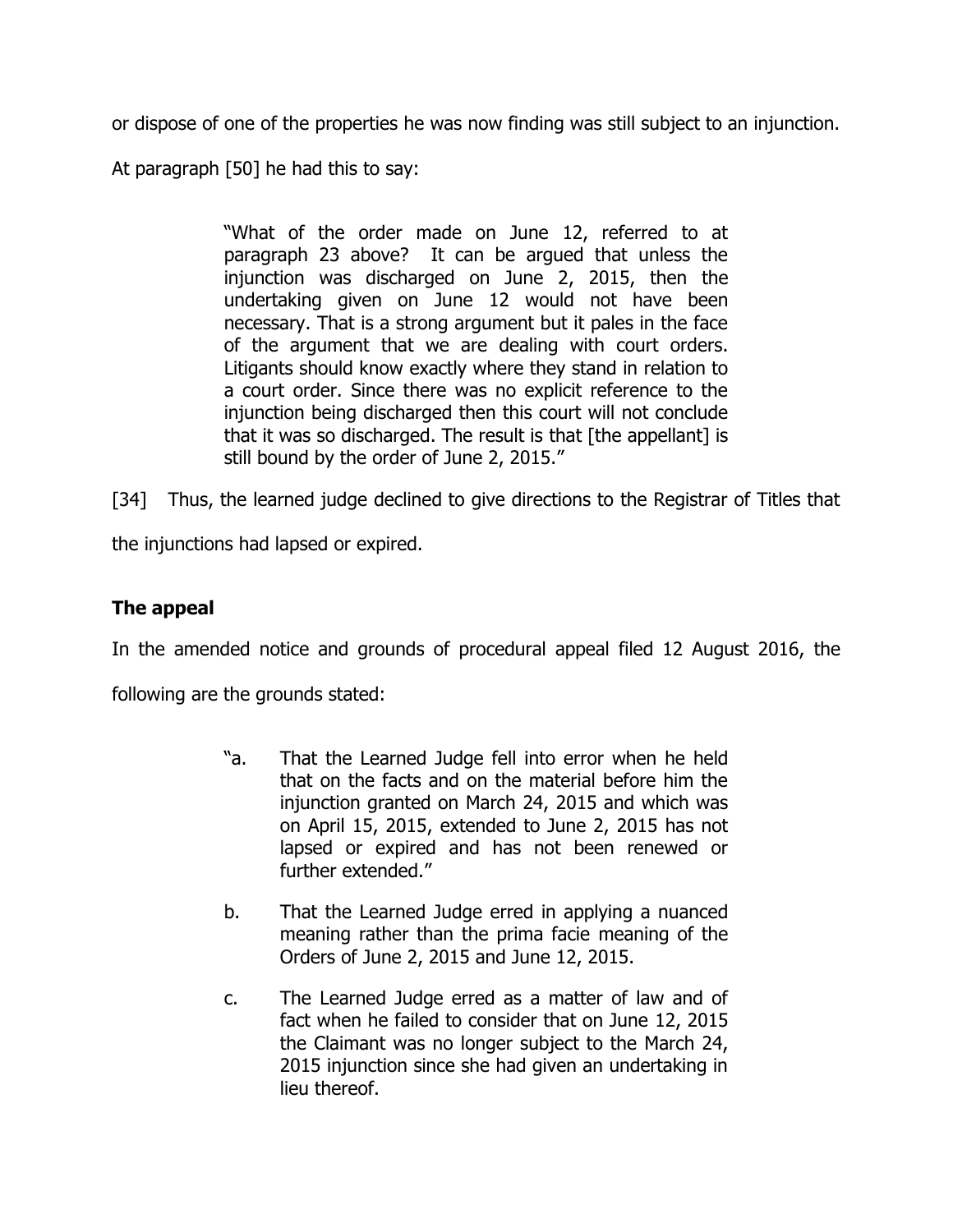- d. The Learned Judge erred when he found as a matter of fact that the Claimant was of the view that the undertaking to the Defendants expired on June 12, 2016 [sic]. This in circumstances where on June 12, 2015 the Claimant gave an undertaking to the Defendants in respect of the 23 Caribbean Close property.
- e. That the Learned Judge erred as a matter of law and as a matter of fact when he failed to consider and have due regard to the fact that the June 12, 2015 Order did not speak to an extension of the March 24, 2015 injunction but instead stated that "the claimant undertakes not to take any steps to encumber or dispose of 23 Caribbean Close, Trafalgar Park, Kingston 10 registered at volume 1038 folio 500 of the Register Book of Titles until further Order of the court.
- f. That the Learned Judge erred when he failed to consider that the Claimant's undertaking of June 12, 2015 was limited only to one property namely, 23 Caribbean Close whereas the Claimant's undertaking of June 2, 2015 encompassed the Belmont Property, the 23 Caribbean Close property and the Windsor Avenue property.
- g. That the learned judge erred when he failed to acknowledge and have due regard to the June 12, 2015 Order which makes no mention of the March 24, 2015 injunction and which shows that the Claimant's undertaking as at June 12, 2015 was limited to the 23 Caribbean Close property.
- h. That the learned judge erred in finding that the learned judge was not granting an unconditional discharge when the June 2, 2015 Order was made and then also find that the undertaking given by the Claimant on June 12, 2015 was unnecessary.
- i. That the learned judge's decision to refuse the Claimant's application is unreasonable for the reason that the relief sought by the Claimant is in keeping with the fact that on the face of the June 12,2015 the injunction granted on March 24, 2015 was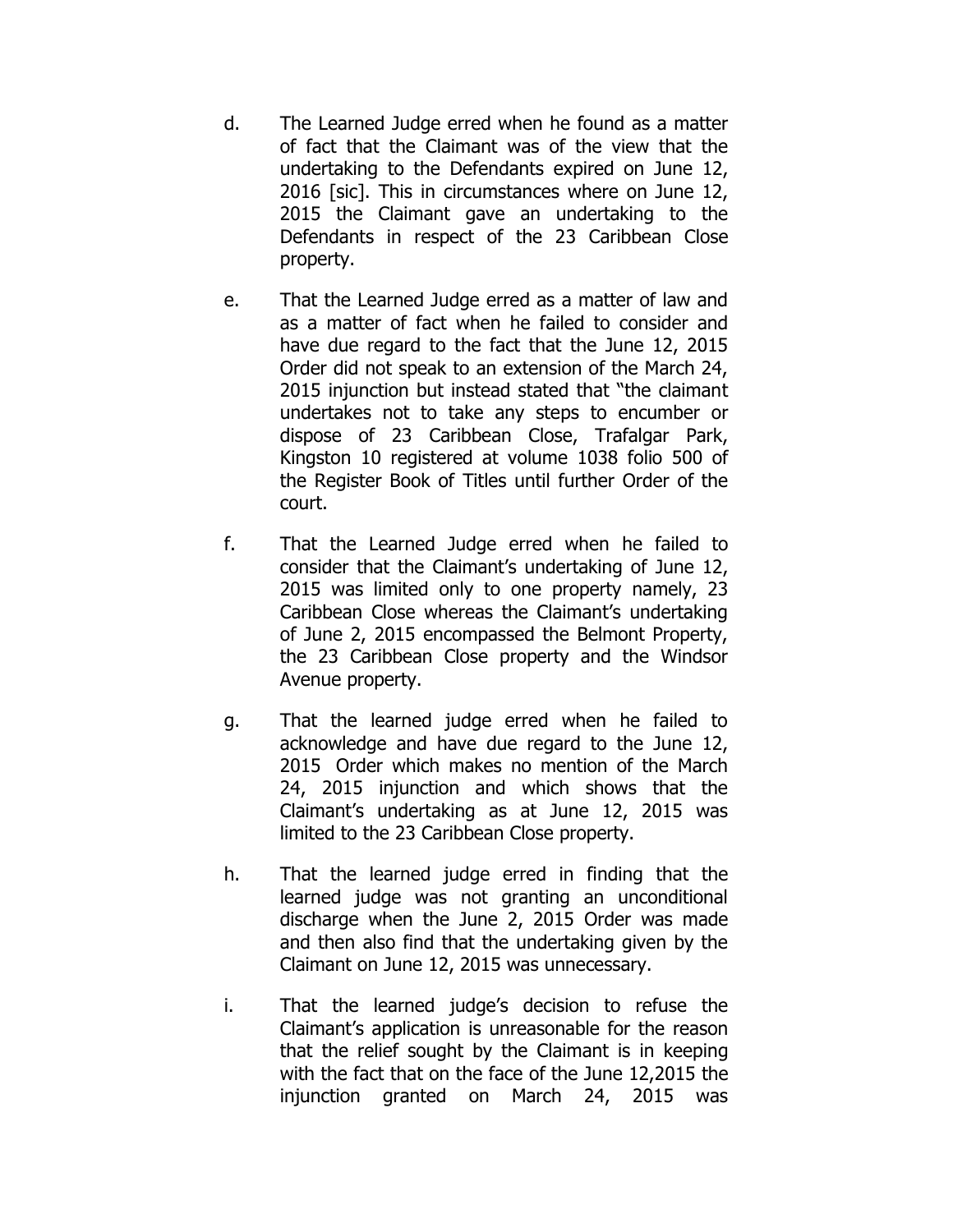substituted/replaced by an undertaking Order in respect of the Belmont property, to the 23 Caribbean Close property and the Windsor Avenue property (in the June 2, 2015 orders) which undertaking was later limited to the 23 Caribbean Close property (in the June 12, 2015 order)."

## **The submissions**

[35] Mrs Kitson began her submissions by recognising the basis on which this court

can interfere with the decision of a judge in the court below as pronounced by Lord

Diplock in the decision of **Hadmor Productions Limited & Anor v Hamilton &** 

**Others** [1982] 1 All ER 1042. It was therefore submitted that the decision of Sykes J

should be set aside because the learned judge:

- "a. misapplied the law as it related to construing the Order of the Hon. Mr. Justice Laing which was before him for consideration; and
- b. exceeded the ambit within which reasonable disagreement is possible, in that His Lordship's reasoning is so erroneous that he ought not to have reached that conclusion."

[36] She submitted that the learned judge incorrectly interpreted the orders made on 2 and 12 June 2015 because he misapplied the principles of interpretation as established in a number of cases. She referred to a decision from the Court of Appeal of South Africa **Finishing Touch 163 (Pty) Ltd v BHP Billiton Energy Coal South Africa Limited** (363/11) [2012] ZASCA 49 (30 March 2012) along with a decision of this court, **Dalfel Weir v Beverly Tree** [2016] JMCA App 6 and a decision from the Privy Council in **Sans Souci Limited v VRL Services Ltd** [2012] UKPC 6.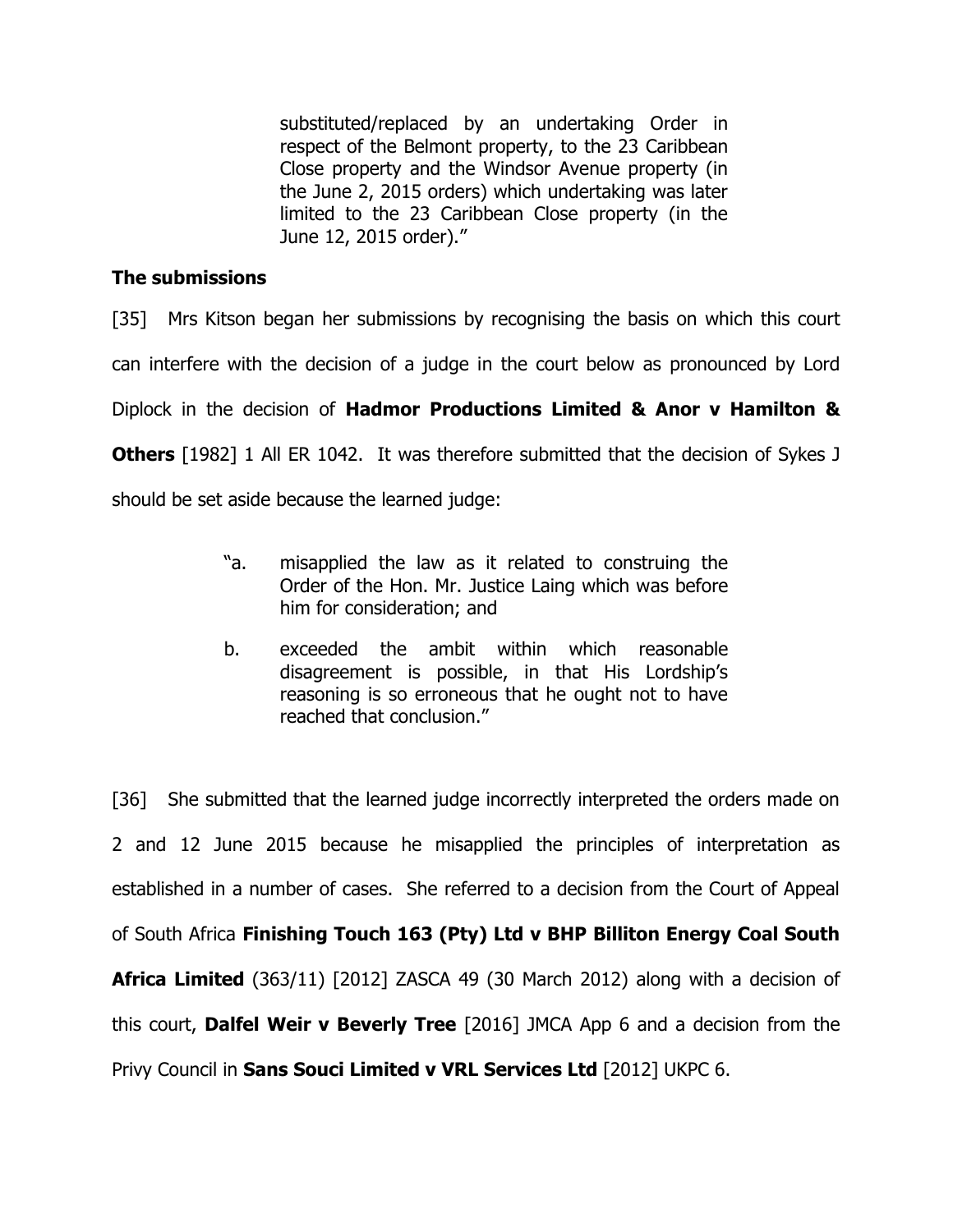[37] She contended that the ratio from those authorities provides that when interpreting a judicial order the court must be mindful of the following:

- "a. the intention and purpose of the court and the judges who made the order in question;
- b. the rules of interpretation for documents generally; and
- c. the entire circumstances in which the order was made."

[38] Mrs Kitson accepted that the dicta of Lord Hoffmann in **Investor Compensation Scheme Limited v West Bromwich Building Society** could correctly be viewed as the seminal authority on the interpretation of documents. She also referred to cases that have expounded on and clarified the principles identified by Lord Hoffmann namely **John Roberts Architects Limited v Parkcare Homes (No. 2) Limited** [2006] EWCA Civ 64 and **Carib Ocho Rios Apartment v Proprietors Strata Plan No 73 and Trevor Carby** [2013] JMCA Civ 33.

[39] Two older authorities buttressed her contention as to the significance of the role of grammar in construing the meaning of a document: **In the matter of Norman's Trust, and of the 10 & 11 Vict c 96,** 43 ER 378 (1853) and **In the Eastern Counties and the London and Blackwall Railway Companies v Francis Marriage** (1860) 9 HL Cas 32.

[40] Ultimately, it became Mrs Kitson's submission that the learned judge erred in his interpretation when he used grammar to dictate the meaning of the order. In doing so,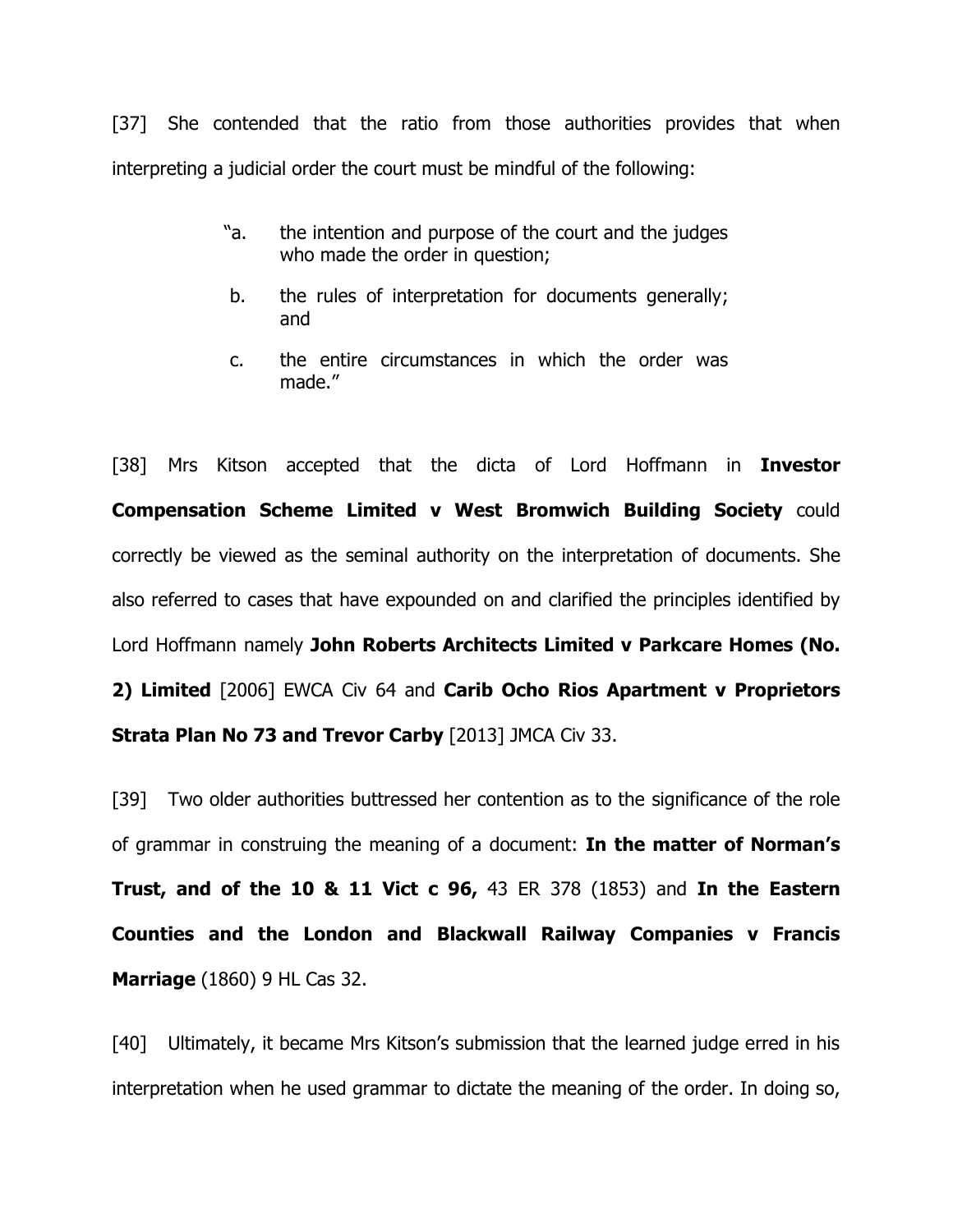she submitted, he completely disregarded the intention of Laing J and disregarded the circumstances in which the order was made, including the reason why the order was sought. Further, she submitted that the learned judge ought not to have rearranged the words in the order unless they produced an absurd meaning in the circumstances of the case.

[41] She submitted that pursuant to the principles of interpretation, the plain and ordinary meaning of the orders was that the injunctions granted by Laing J on 24 March on the respondent's ex parte notice of application for injunctive relief was discharged on 2 June 2015 upon the appellant's undertaking not to deal with the properties until 12 June 2015, when Laing J would consider whether an injunction on any of the properties was necessary.

[42] Mr Green in response agreed that the authorities cited by counsel for the appellant do reflect the true position of the learning in the area of the law as it relates to statutory interpretation and the court's role in determining the true meaning and intention of an unclear order. He opined that **Dalfel Weir v Beverly Tree** is authority for the court's power to not just interpret but to go as far as making an anomaly clear.

[43] Counsel submitted that the learned judge did make a somewhat extensive analysis of the grammatical effect of the wording of Laing J's order, which is of little assistance in determining the outcome. He, however, contended that regardless of the findings he made in interpreting the order after applying the test of grammar and the ordinary rules of construction, the learned judge made a critical finding of fact, which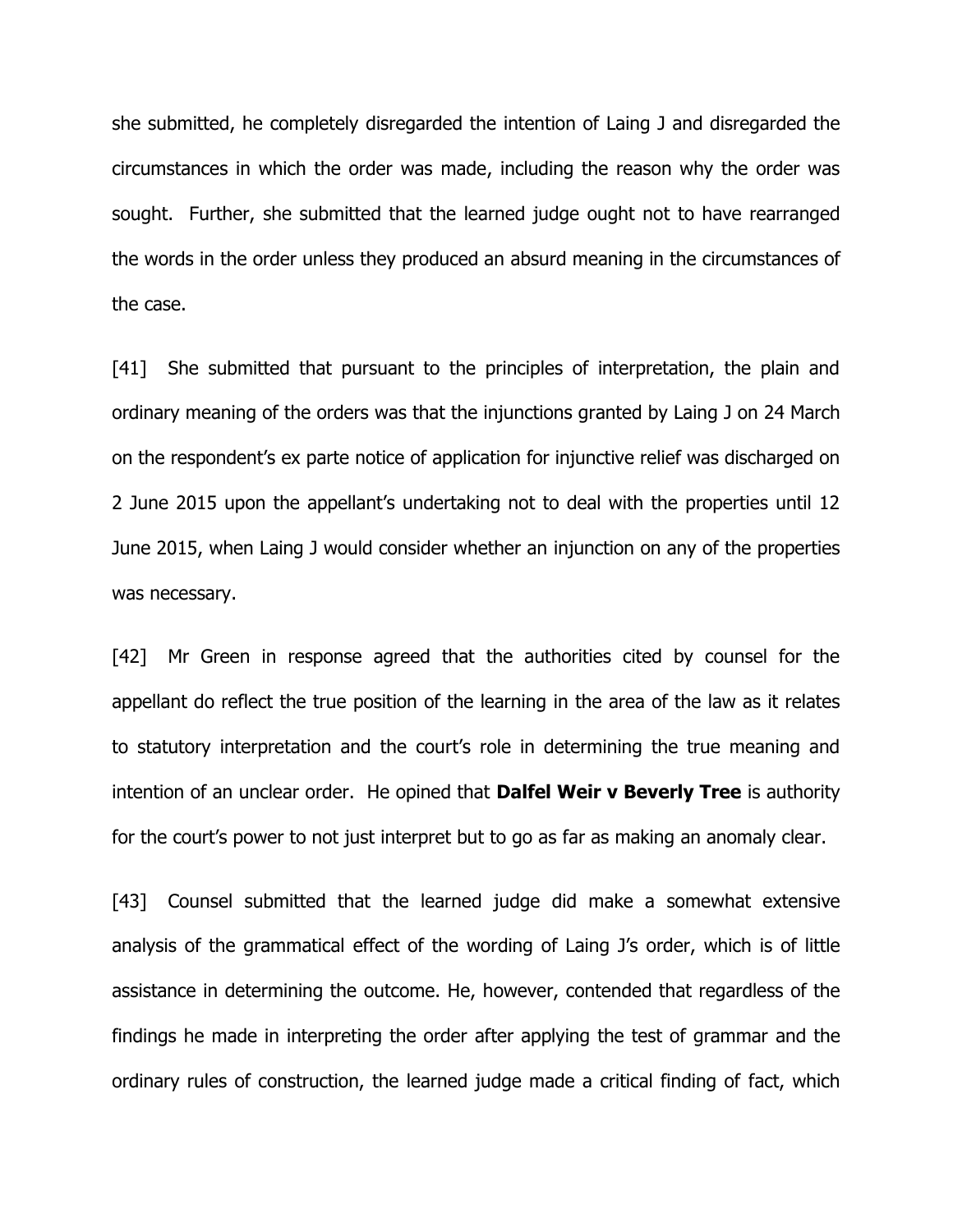had nothing to do with interpretation. The critical finding, Mr Green submitted, was that the phrase 'is discharged until the 12 of June 2015' meant the duration for which the injunction was discharged and not the duration of the appellant's undertaking.

[44] Mr Green submitted that this critical finding of fact is predicated on the subsequent factual finding that, considering all the circumstances, Laing J was not granting an unconditional discharge of the injunction. Thus, Mr Green contended, the judge's analysis was as a result of a detailed and careful analysis of all the circumstances to arrive at a conclusion that was consistent with common sense and a just finding that Laing J could not have intended an unconditional discharge of the injunction.

[45] Mr Green noted that the learned judge correctly reasoned that the injunction was in place but was replaced by an undertaking with the limited scope to deal with the property but not to dispose of it. Mr Green also noted that the judge had correctly concluded from the facts that the only person who wanted to deal with the property was the appellant and the undertaking given was intended to allow this to be done within that short space of 10 days. Thus, he submitted it could not have been intended as a "complete discharge" with respect to all three properties.

[46] Mr Green ultimately submitted that the most critical finding of fact that the learned trial judge made was when he made the statement that "it must be noted that if the judicial response was to discharge the injunction completely then the order would have simply stopped at discharged." This finding of fact, he contended, has nothing to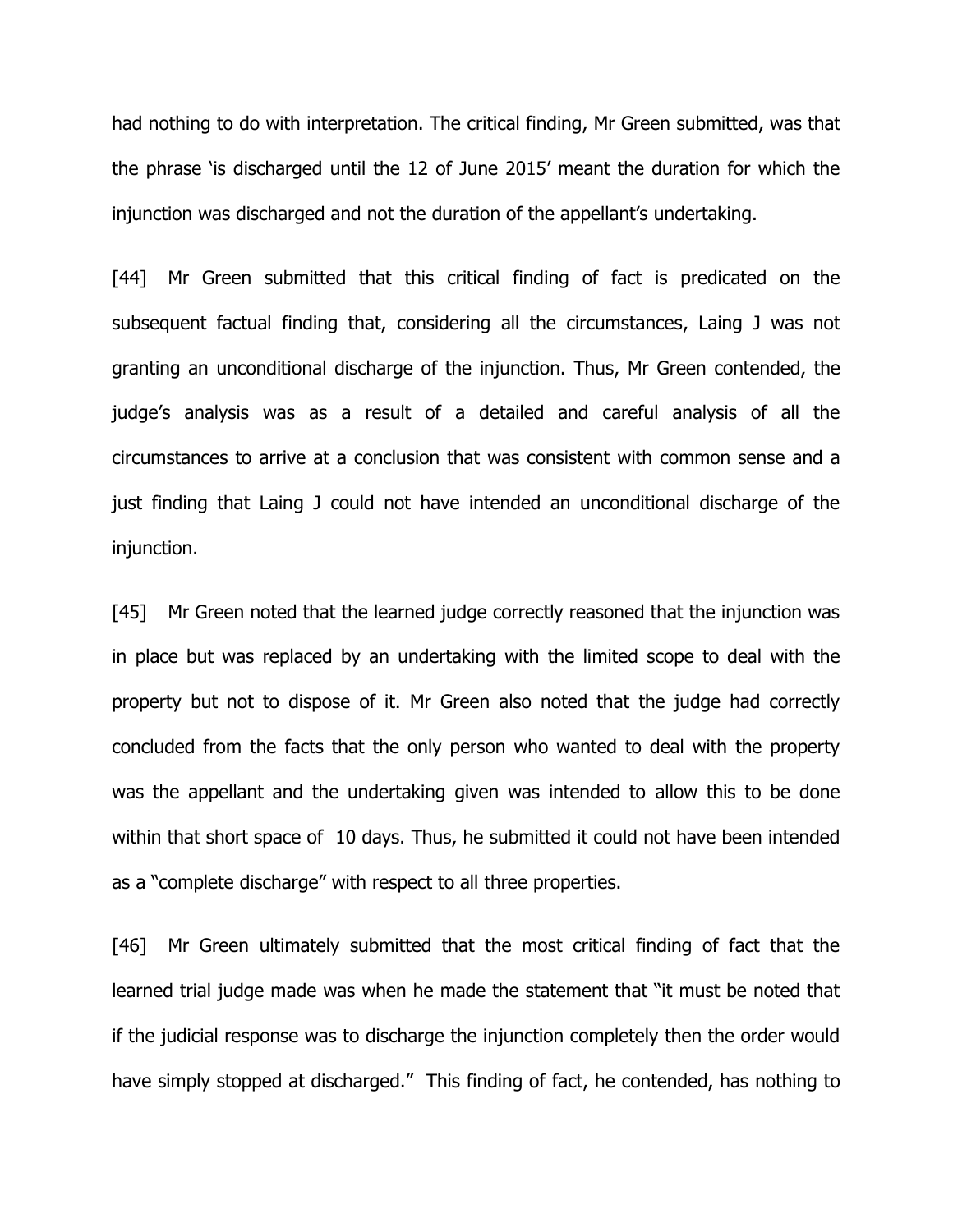do with an issue of interpretation but proves that Laing J never made nor intended to make an unconditional or complete discharge.

# **Discussion and analysis**

# [47] Lord Hoffmann in **Investor Compensation Scheme Limited v West**

**Bromwich Building Society** at pages 912-913 summarised the principles by which

contractual documents may be construed as follows:

- "(1) Interpretation is the ascertainment of the meaning which the document would convey to a reasonable person having all the background knowledge which would reasonably have been available to the parties in the situation in which they were at the time of the contract.
- (2) The background was famously referred to by Lord Wilberforce as the 'matrix of fact' but this phrase is, if anything, an understated description of what the background may include. Subject to the requirement that it should have been reasonably available to the parties and to the exception to be mentioned next, it includes absolutely anything, which would have affected the way in which the language of the document would have been understood by a reasonable man.
- (3) The law excludes from the admissible background the previous negotiations of the parties and their declarations of subjective intent. They are admissible only in an action for rectification. The law makes this distinction for reasons of practical policy and, in this respect, only, legal interpretation differs from the way we would interpret utterances in ordinary life. The boundaries of this exception are in some respects unclear. But this is not the occasion on which to explore them.
- (4) The meaning which a document (or any other utterance) would convey to a reasonable man is not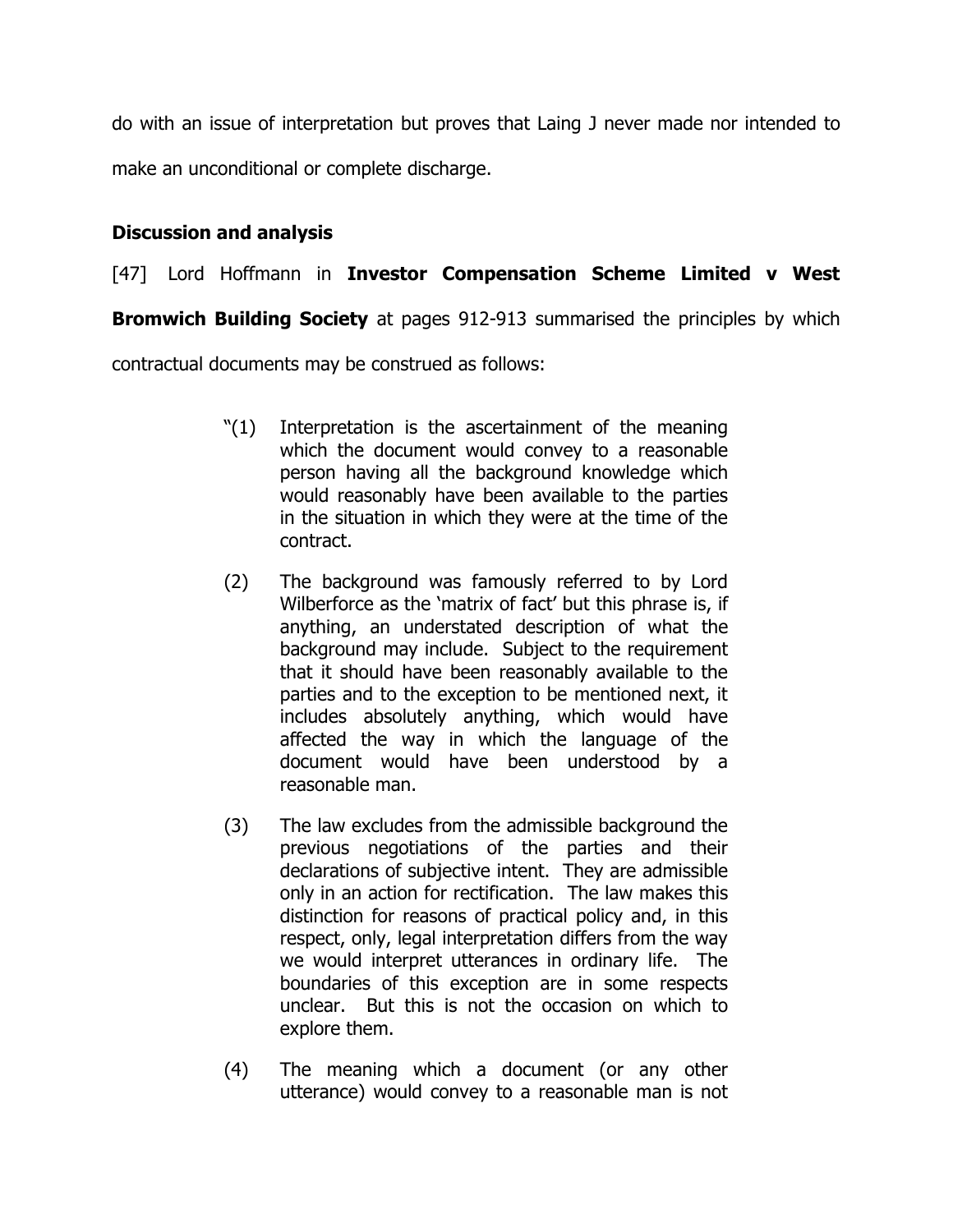the same thing as the meaning of its words. The meaning of the words is a matter of dictionaries and grammars; the meaning of the document is what the parties using those words against the relevant background would reasonably have been understood to mean. The background may not merely enable the reasonable man to choose between the possible meanings of words which are ambiguous but even (as occasionally happens in ordinary life) to conclude that the parties must, for whatever reason have used the wrong words or syntax.

(5) The 'rule' that words should be given their 'natural and ordinary meaning', reflects the common sense proposition that we do not easily accept that people have made linguistic mistakes particularly in formal documents on the other hand, if one would nevertheless conclude from the background that something must have gone wrong with the language, the law does not require judges to attribute to the parties an intention which they plainly could not have had."

[48] It is appreciated that these principles were pronounced in relation to the interpretation of contractual documents but will provide useful guidance for the interpretation of other documents, including judicial orders, as far as they are relevant.

[49] The Privy Council, in a matter on appeal from this court, did consider the appropriate manner in which a judicial order should be interpreted. In **Sans Souci** 

**Limited v VRL Services Limited**, Lord Sumption had this to say at paragraphs 13 -

14:

"13 … The construction of a judicial order, like that of any legal instrument, is a single coherent process. It depends on what the language of the order would convey, in the circumstances in which the Court made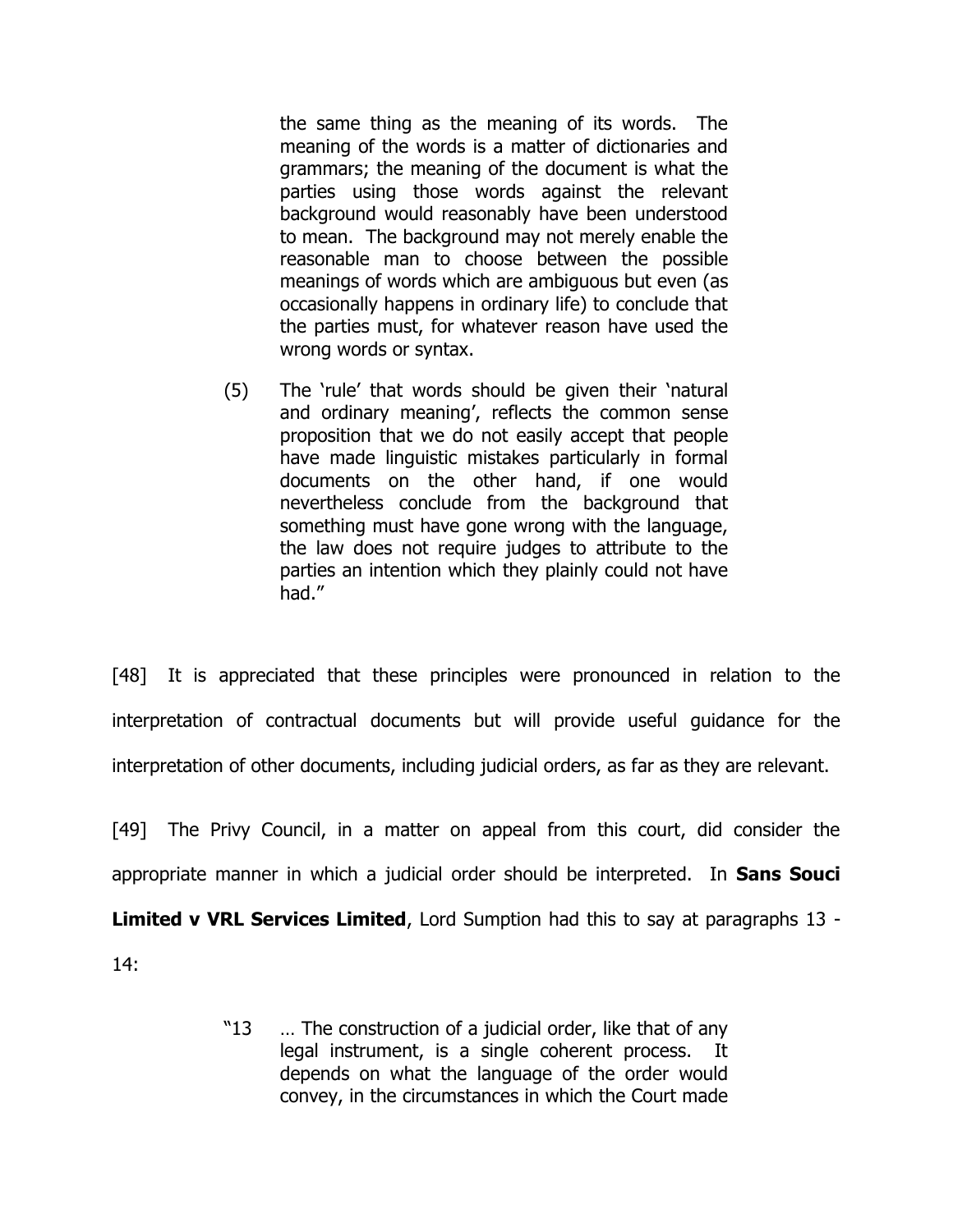it, so far as these circumstances were before the Court and patent to the parties. The reasons for making the order which are given by the court in its judgment are an overt and authoritative statement of the circumstances which it regarded are relevant. They are therefore always admissible to construe the order. In particular, the interpretation of an order may be critically affected by knowing what the court considered to be the issue which its order was supposed to resolve.

14. It is generally unhelpful to look for an 'ambiguity', if by that is meant an expression capable of more than one meaning simply as a matter of language. True linguistic ambiguities are comparatively rare. The real issue is whether the meaning of the language is open to question. There are many reasons why it may be open to question, which are not limited to cases of ambiguity."

[50] It would, to my mind, first be the best course when a judicial order is to be construed, that the judge who made it be asked to construe it, if that judge is available. This would especially be necessary, whereas here, the judge who made the order did not provide reasons for so doing.

[51] In the absence of reasons, the task of interpreting the judicial order must necessitate a consideration of the intention of the court for making the order. In **Weir** 

**v Tree** Morrison P (Ag), as he then was, had this to say at paragraph [17]:

"[17] …In order to determine what was the intention of the court which made the original order, the court must have regard to the language of the order, taken in its context and against the background of all the relevant circumstances, including (but not limited to) (i) the issues which the court which made the original order was called upon to resolve; and (ii) the court's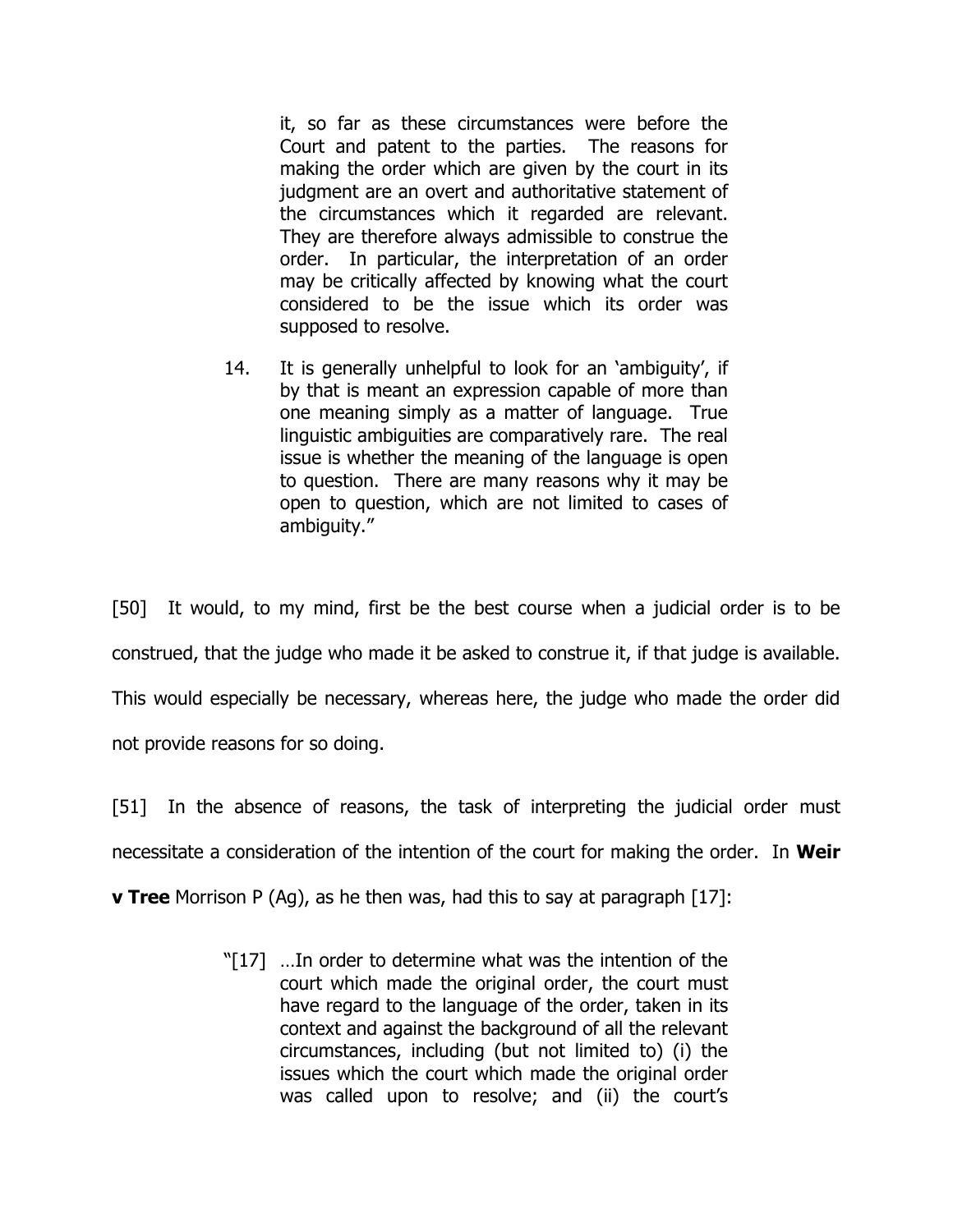reasons for making the original order. While ambiguity will often be the ground upon which the court is asked to amend or clarify its previous order (as in this case), the real issue for the court's consideration is whether there is anything to suggest that the actual language of the original order is open to question."

[52] The appellant had applied to have the injunctions on her properties discharged. In the background information and material that she placed before Laing J, she answered the assertions made by the first respondent that she would dissipate her assets by having the Haining Road property placed on the market for sale, and the Windsor Avenue property being under a contract for sale. She explained that the Haining property had to be sold as a matter of necessity due to the mortgage, which she could no longer afford. In relation to the Windsor property, she explained that she no longer was deriving an income from rental of it and was unable to repair it to secure another tenant. She further explained that she had an offer for purchase of the property but had not proceeded further. She sought to highlight that there had been a failure of the respondents to disclose all the material facts in the matter when they had the matter heard ex parte.

[53] The appellant felt obliged to state that the property at Caribbean Close would be available to support any order for damages since it was her home and was free of debt and the least likely property to be disposed of. There was nothing in her affidavit to suggest that what she wanted to do would be accomplished by the lifting of the injunction for a limited period.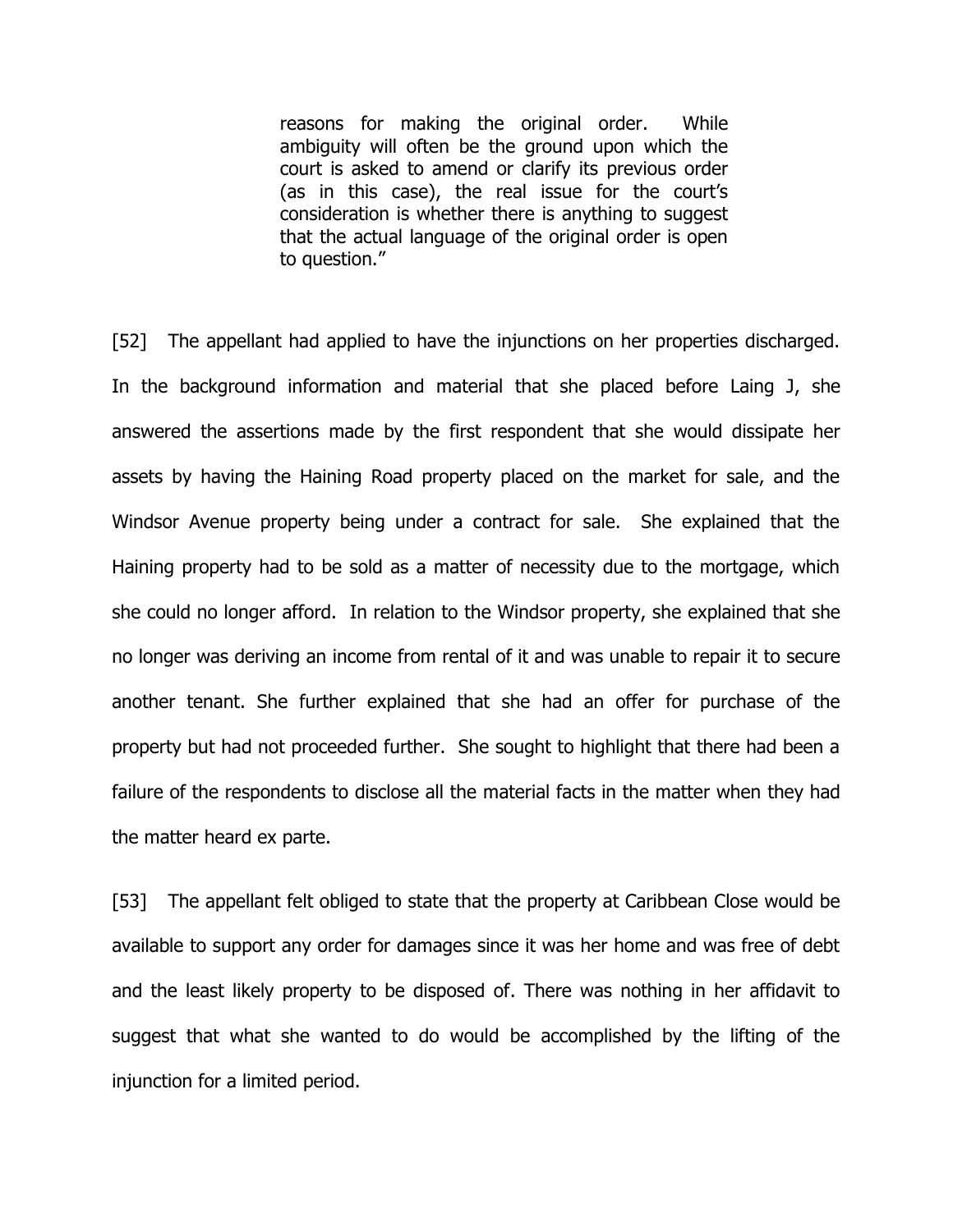[54] The primary concern of the first respondent, as expressed in his affidavit in support of the application for the injunction, was that he was fearful that unless restrained the appellant would dissipate her assets and thus he would be unable to reap the benefits of success at trial.

[55] Against that background, the issue was whether the order of Laing J would have been sufficient to resolve the application before him if given its natural and ordinary meaning. It seems to me that it would. Laing J had granted the application by discharging the injunction. He was however mindful of the concerns of the respondents and thus held the appellant to an undertaking not to take steps to dispose of the property previously, but now no longer the subject of the injunction, until the matter was next before him.

[56] The matter was next before him on 12 June, at which time Laing J accepted the appellant's offer of her home at Caribbean Close to support any order for damages. Thus, she was now bound by an undertaking not to take steps to encumber or dispose of that property until further order of the court.

[57] It seems to me that Sykes J fell into error when he became concerned with the placement of the phrase 'until the  $12<sup>th</sup>$  day of June 2015'. He in effect then sought to rearrange the sentence based on his semantic and syntactical analysis. He concluded that the phrase "was not meant to be" placed immediately after 'on the claimant's undertaking' and that it "should really be beside the verb 'is discharged'."